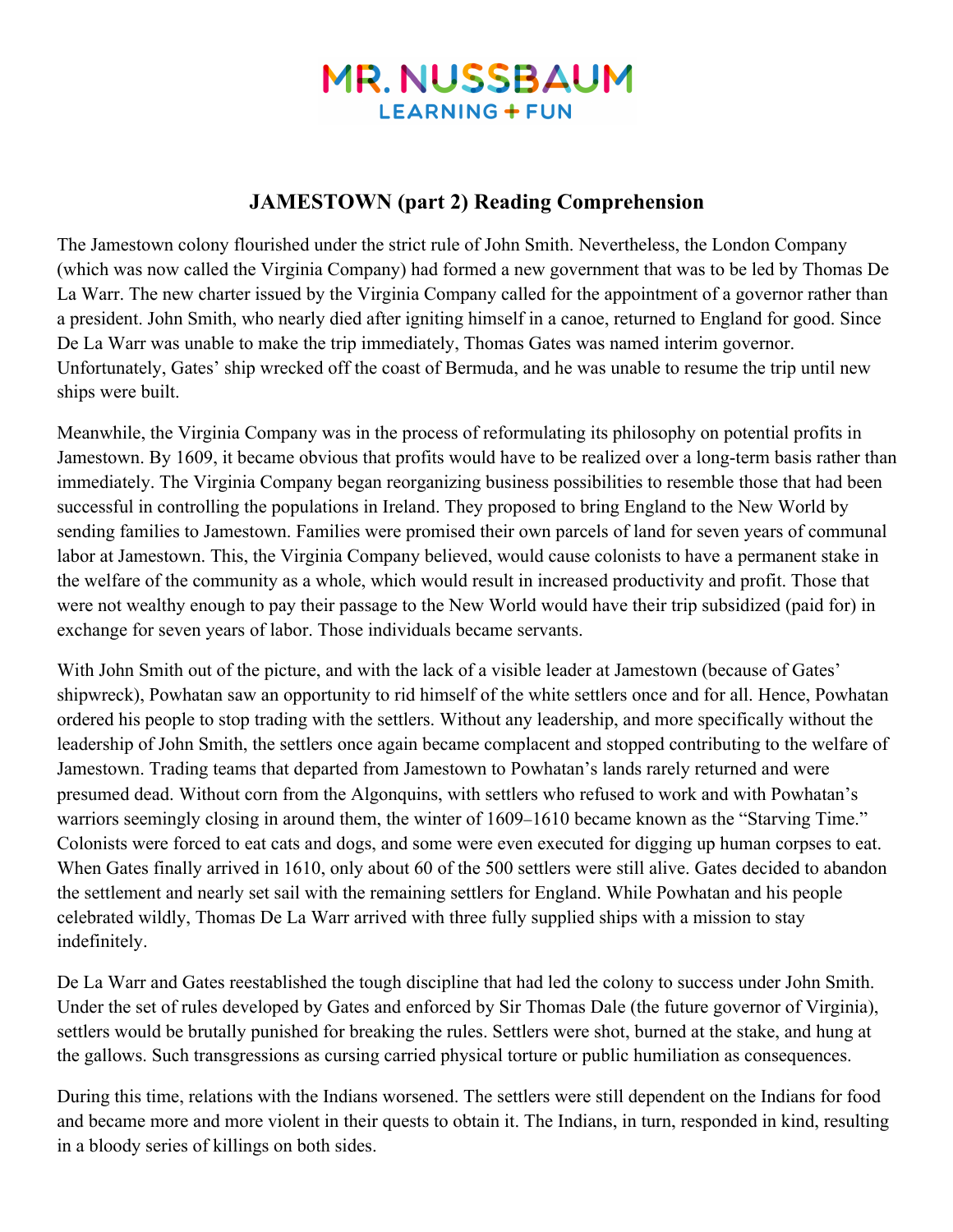#### **1.) What does the word "indefinitely" mean in the following sentence?**

While Powhatan and his people celebrated wildly, Thomas De La Warr arrived with three fully supplied ships with a mission to stay **indefinitely**.

- a.) for a long time
- b.) for a short time
- c.) for no time
- d.) under certain conditions

#### **2.) According to the business philosophy of the Virginia Company of London, settlers would be productive if…**

- a.) they loved their governor.
- b.) they were threatened with death.
- c.) they had a stake in the community as a whole.
- d.) they were promised gold.

#### **3.) When did Powhatan decide to stop trading with the colonists?**

- a.) When John Smith was gone.
- b.) When he realized Jamestown had no real leader.
- c.) Both A and B
- d.) Neither A or B

#### **4.) What is the general theme of the passage?**

- a.) The colony would have been more successful with more discipline.
- b.) The settlers were unfair to the Powhatan Indians.
- c.) Pocahontas took a special liking to John Smith.
- d.) The Jamestown colony constantly struggled to survive in its early years.

#### **5.) Under the leadership of John Smith, the Jamestown colony…**

- a.) disintegrated
- b.) split
- c.) thrived
- d.) flourished

#### **6.) According to this passage, at what point were the settlers no longer dependent on the Powhatan Indians for food?**

- a.) After the Starving Time
- b.) After the arrival of Thomas De La Warr
- c.) After discipline was reestablished at Jamestown
- d.) By the end of this passage, the settlers were still dependent on the Powhatans for food.

#### **7.) What happened last?**

- a.) The Starving Time
- b.) Gates decides to abandon the settlement.
- c.) John Smith departs.
- d.) Thomas de La Warr arrives.